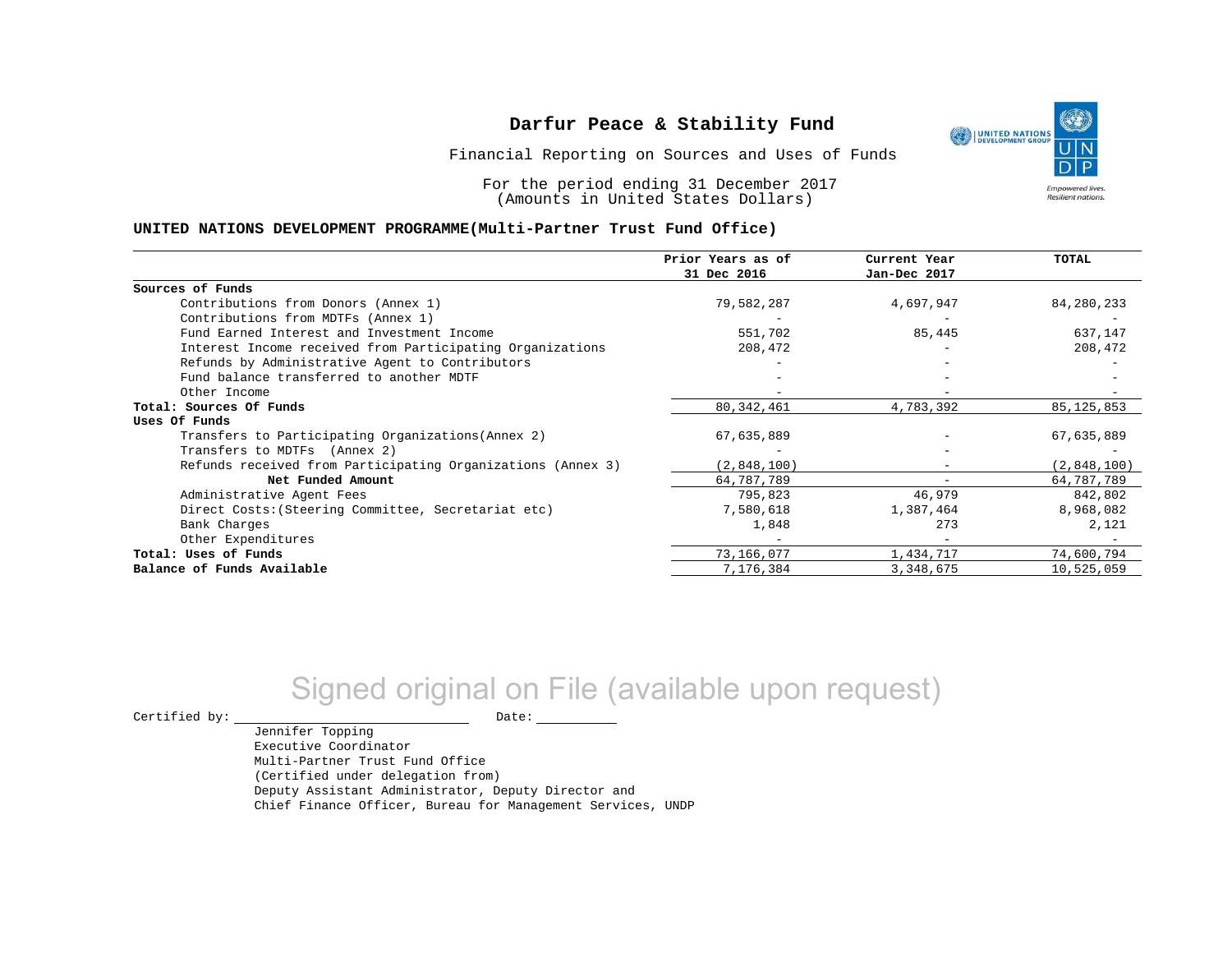

Financial Reporting on Sources and Uses of Funds

For the period ending 31 December 2017 (Amounts in United States Dollars)

### **UNITED NATIONS DEVELOPMENT PROGRAMME(Multi-Partner Trust Fund Office)**

**Annex - 1: Contributions**

|                                | Prior Years as of | Current Year             | TOTAL        |
|--------------------------------|-------------------|--------------------------|--------------|
|                                | 31 Dec 2016       | Jan-Dec 2017             |              |
| From Contributors              |                   |                          |              |
| DEPARTMENT FOR INT'L DEVELOPME | 18,320,793        | $\overline{\phantom{m}}$ | 18,320,793   |
| GOVERNMENT OF DENMARK          | 942,076           | $\overline{\phantom{m}}$ | 942,076      |
| GOVERNMENT OF GERMANY          | 3,103,750         | $\overline{\phantom{m}}$ | 3,103,750    |
| GOVERNMENT OF ITALY            | 2,556,800         | $\overline{\phantom{m}}$ | 2,556,800    |
| GOVERNMENT OF NETHERLANDS      | 20,000,000        | $\overline{\phantom{m}}$ | 20,000,000   |
| GOVERNMENT OF NORWAY           | 10,007,409        | 995,867                  | 11,003,276   |
| GOVERNMENT OF SWITZERLAND      | 1,942,559         | 254,816                  | 2,197,375    |
| GOVERNMENT OF UNITED KINGDOM   | 2,741,941         | 983,799                  | 3,725,741    |
| SWEDISH INT'L DEVELOPMENT COOP | 12,773,024        | 2,463,464                | 15,236,488   |
| USAID                          | 7,193,935         | $\overline{\phantom{m}}$ | 7,193,935    |
| Total: Contributions           | 79,582,287        | 4,697,947                | 84, 280, 233 |

Signed original on File (available upon request)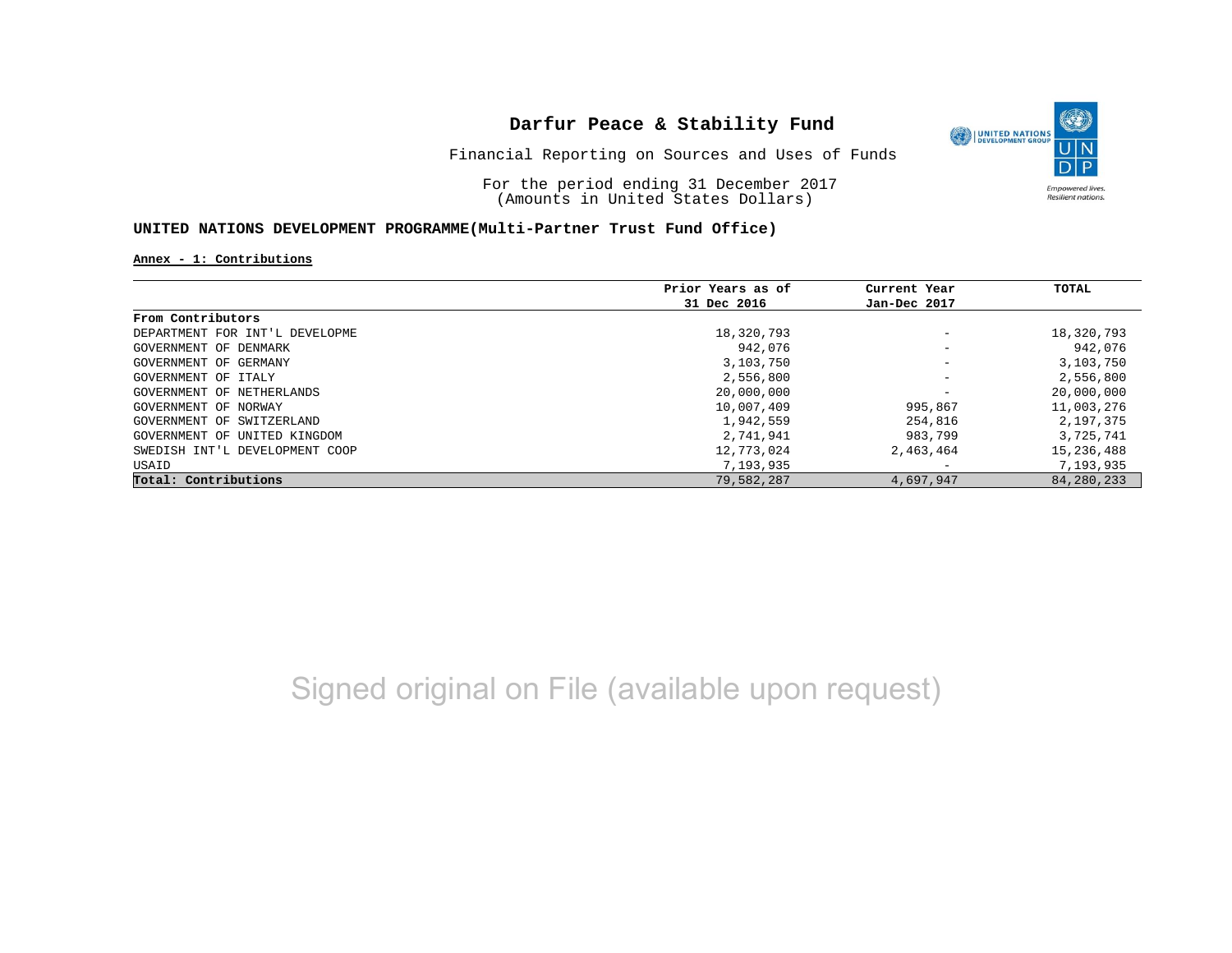

Financial Reporting on Sources and Uses of Funds

For the period ending 31 December 2017 (Amounts in United States Dollars)

### **UNITED NATIONS DEVELOPMENT PROGRAMME(Multi-Partner Trust Fund Office)**

**Annex - 2: Transfers**

|                                | Prior Years as of | Current Year             | TOTAL      |
|--------------------------------|-------------------|--------------------------|------------|
|                                |                   |                          |            |
|                                | 31 Dec 2016       | Jan-Dec 2017             |            |
| To Participating Organizations |                   |                          |            |
| FAO                            | 2,000,000         | $\overline{\phantom{m}}$ | 2,000,000  |
| UNDP/NGO                       | 60,548,178        | (1, 303, 592)            | 59,244,586 |
| UNDP                           | 2,265,998         | 8,968,082                | 11,234,080 |
| UNHABITAT                      | 1,293,417         | $\qquad \qquad -$        | 1,293,417  |
| UNICEF                         | 2,831,887         | $\qquad \qquad -$        | 2,831,887  |
| Total Transfers                | 68,939,481        | 7,664,490                | 76,603,971 |

# Signed original on File (available upon request)